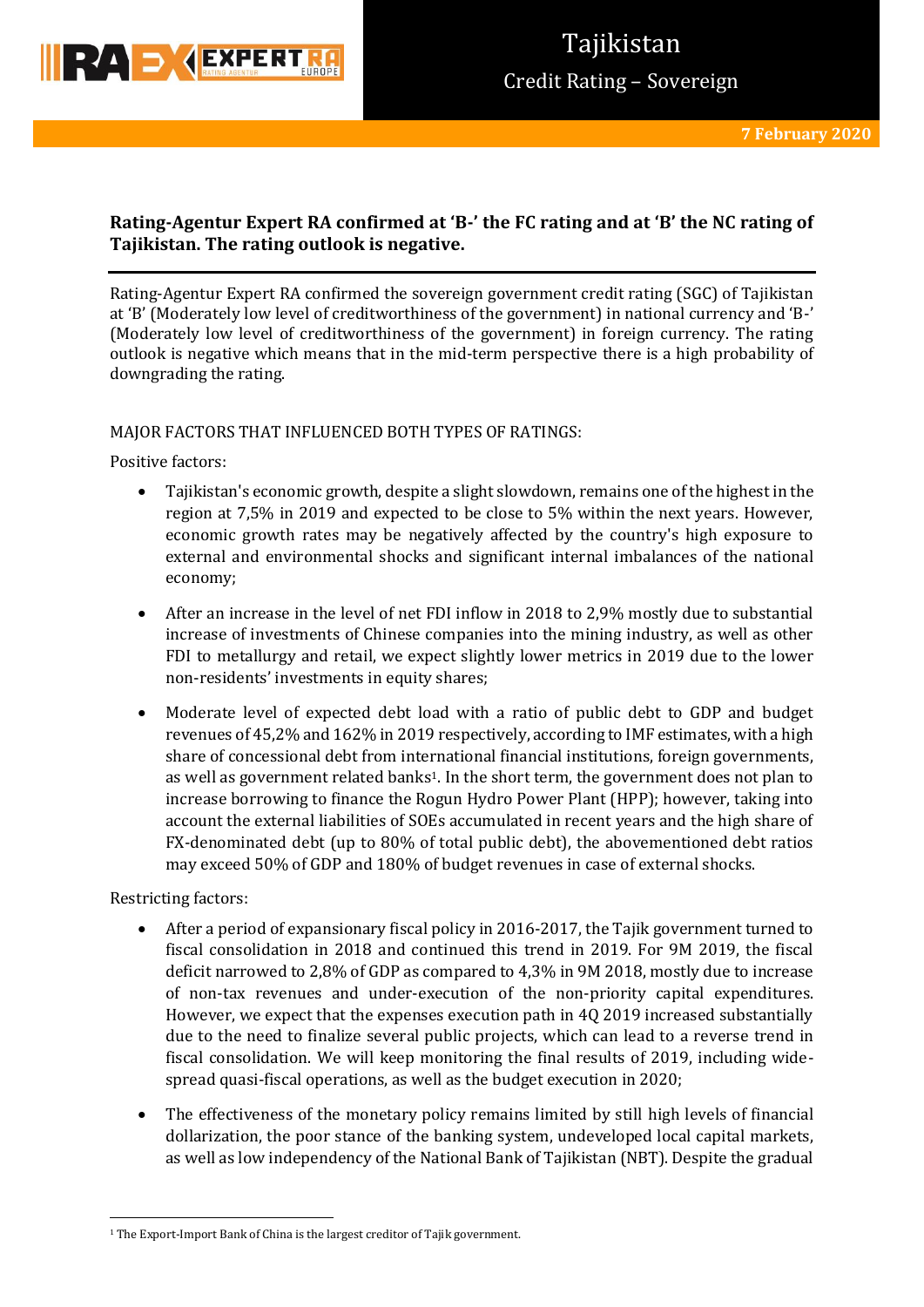

increase of the NBT's policy efficiency, with the introduction of new instruments<sup>2</sup>, there is still further room for improvement as shown by the dynamic of the refinance rate during 2019. However, we expect the NBT's inflation target for 2019 of 7% (+/- 2p.p.) to have been reached. Moreover, the NBT remains on the path to transit to a fully flexible exchange rate regime by 2023;

- The preliminary inflation data showed a metric of 8% y-o-y by the end of December 2019 (as compared to  $5,4\%$  in 2018), which is within the NBT's target of  $7\%$  ( $+/-$  2p.p.). Such a negative dynamic was mostly influenced by several sharp increases in food prices during the year, related to unfavorable weather conditions and increase of price for imported goods;
- The overall deficit of public finances, in the IMF definition which includes public infrastructure projects, is expected to have widened up to 3,8% of GDP by end-2019 as compared to 2,8% a year ago, mostly due to additional capital spending at the end of the year. We still expect the budget balance to be volatile in the following years due to the significant volume of investments in infrastructure projects and the lack of internal capacity for revenue growth.

Negative factors:

**.** 

- The economy remains underdeveloped and inefficient, as evidenced by the WEF competitiveness index in 2019 – 52 (104<sup>th</sup> place out of 140 countries), persistently high trade deficit and subdued level of GDP per capita in PPP, which is expected to have stood at USD 3,6 th as of the end of 2019, the lowest level among the non-oil regional peers3;
- Contingent liabilities remain substantial arising from the high level of indebtedness of unprofitable SOEs, especially in the energy sector, while problems with two large systemically important banks (Agroinvestbank and Tochiksodirotbank) remain in place. These institutions have debts to the state in the amount of about TJS 4 bn altogether;
- The development of the financial system remains subdued as we estimate banks' assets and domestic credit to GDP ratios to have stayed at 28,4% and 15,6% as of end-2019 respectively, as well as absence of listed shares currently traded on the national Central Asia Stock Exchange (Dushanbe);
- The banking system remains very weak with a high concentration of assets in state-owned banks and the presence of large troubled banks. The ratio of NPLs to total loans, as of end 2019 was up to 25,6% of total loans4. However, the level of NPLs according to the internationally recognized definition may be lower than the disclosed metrics. On the positive side, the banking sector's profitability remains positive. As of the end of 2019, ROE and ROA amounted to 5,0% and 1,4%, respectively, while capitalization in the system remains adequate as the ratio of capital to assets remained high at 28,3% as of the same date;
- Institutional development and transparency of the government policy in Tajikistan is quite low, as shown by the assessment of international organizations. The Corruption Perception Index stood at 25 (153rd place out of 180 countries) in 2019, while the inequality adjusted HDI index was 0,57 in 2018. Moreover, the country occupied only the 106th position out of 190 countries in the Doing Business 2019 report published by the World Bank;

<sup>&</sup>lt;sup>2</sup> See our previous Press-release[: https://raexpert.eu/reports/Press\\_release\\_Tajikistan\\_09.08.2019.pdf](https://raexpert.eu/reports/Press_release_Tajikistan_09.08.2019.pdf)

<sup>3</sup> Central Asia and Caucasus non-oil peers: Armenia, Georgia, Kyrgyzstan and Uzbekistan.

<sup>4</sup> The figure refers to the local definition of NPLs, which include customer and interbank loans with overdue payments of more than 30 days, instead of the generally accepted number of 90 days.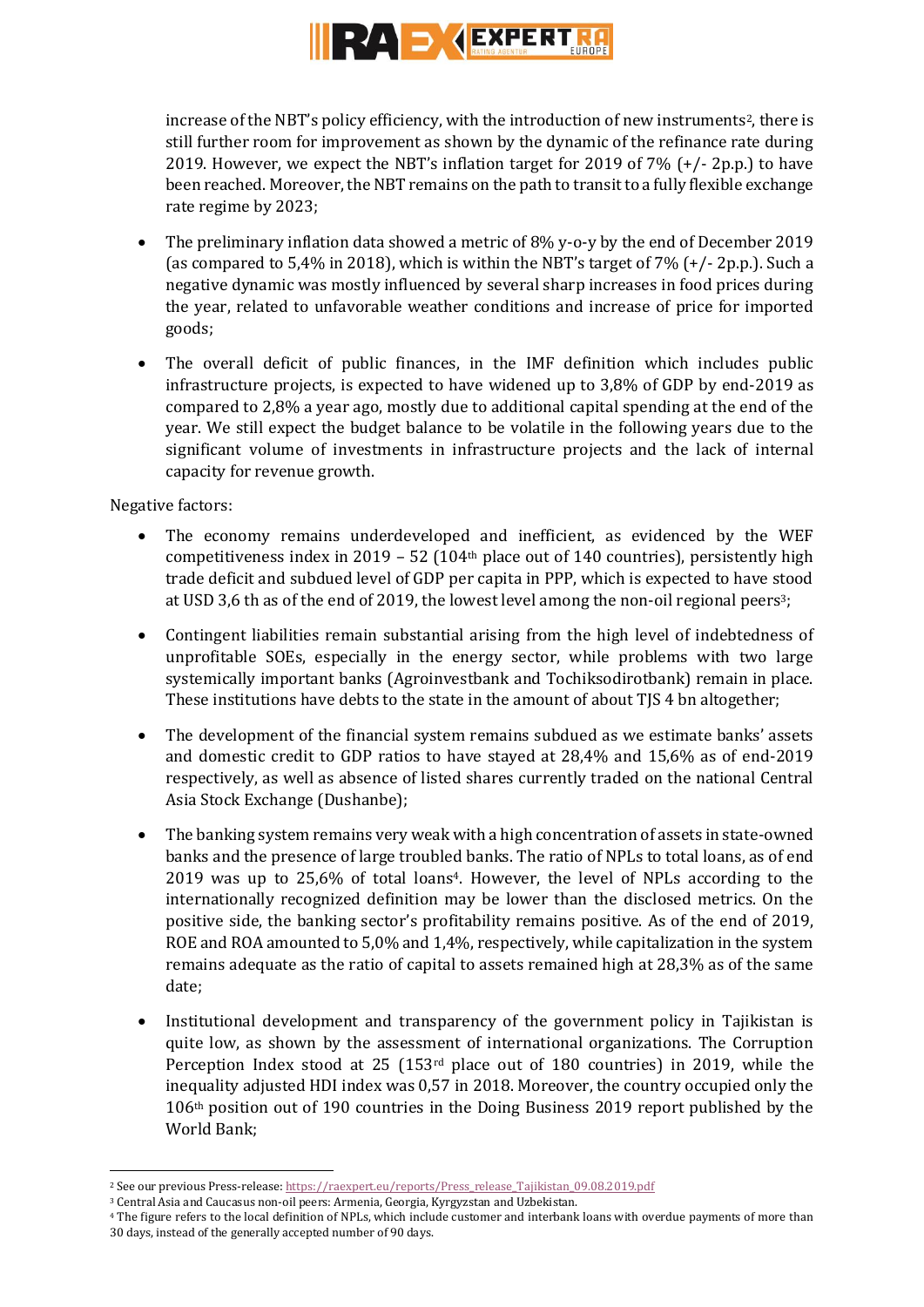

- According to the ILO methodology, unemployment is estimated at 11% in 2019. This metric is heavily exposed to the conditions of the largest economies in the region, such as Russia and Kazakhstan, where a significant part of the Tajik labor force works. Due to the high level of labor migration to Russia, the employment and income of the population and, accordingly, the volume of remittances, largely depend on the state of the Russian economy;
- The spread for the 10Y USD-denominated Tajikistan government bond with maturity in 2027 (7-year remaining maturity) and 7Y U.S. Treasury bonds is currently more than 9p.p. showing the negative investors' perceptions regarding sovereign risks.

### Stress factors:

 Despite positive dynamics over the last two years, financial dollarization remains high with the share of FX-denominated loans and deposits at 50,5% and 46,9%, respectively by December 2019 (very weak stress-factor).

## Currency risks:

- The FX-currency market remains managed by the NBT, which constrains access to hard currency and indirectly limits imports. This leads to the presence of an informal market of FX-currency, especially taking into account the size of remittances inflow which accounted to almost 30% of GDP according to the World Bank data;
- The current account deficit is expected to reach 4,5% in 2019, as there is a high dependence on imports with a ratio of imports to GDP of 43% in 2019, while at the same time, exports and remittances were weak. Nevertheless, international reserves stabilized at the level of USD 1,5 bn, which covers more than 5 months of imports and more than 50% of external public debt;
- Very low level of export to GDP at around 15% in 2019;
- Exposure to currency risks of public debt servicing remains high, as about 80% of debt is denominated in foreign currency. However, these risks are partly mitigated by a high share of concessional debt.

## SENSITIVITY ASSESSMENT:

The following developments could lead to an upgrade:

- Significant development of the financial market and improvement of the banking system: growth of assets and loans to the economy, further reduction of NPLs, decreasing of financial dollarization and realization of agreements with investors regarding troubled banks;
- Consistent further improvement of the monetary policy and the transmission efficiency, as well as liberalization of the exchange rate regime.

The following developments could lead to a downgrade:

- Significant expansion of budget expenditures in order to finalize infrastructure projects in the energy sector, which will create risks of government debt growth;
- Deterioration of the external position in case of adverse economic conditions in the country's major trade partners and significant external shocks;
- Hikes in inflation and dollarization levels due to external shocks.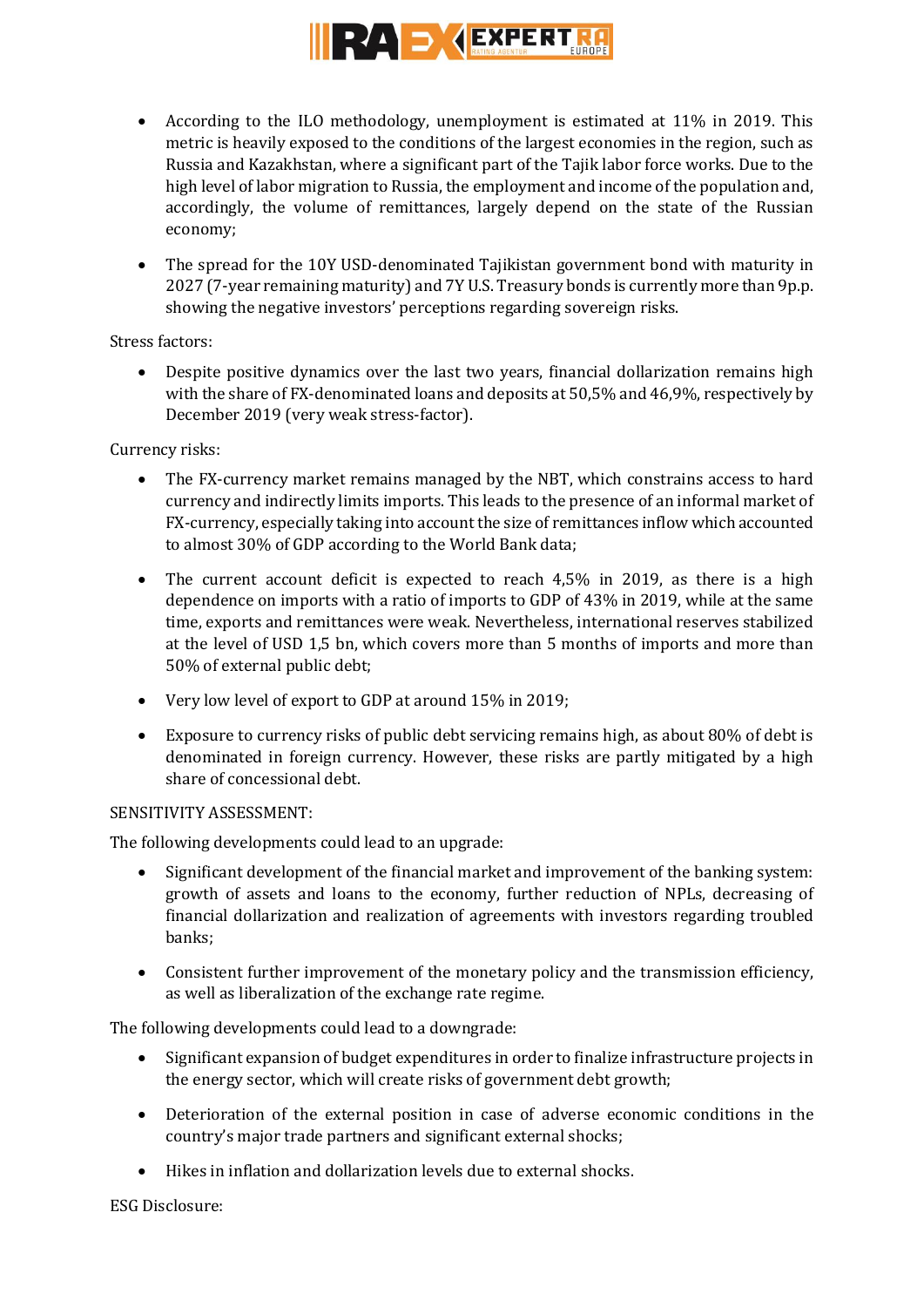

Inherent factors

 Quality of fiscal policy; quality of monetary policy; natural resources; natural and climatic threats; environmental threats; Level of corruption, CPI; Government Effectiveness Index; quality of the business environment; position in Doing Business Ranking; level of investment in human capital, adjusted for inequality; Rule of Law Index; transparency of government policymaking Index; level of information transparency of the government; Political Stability and Absence of Violence/Terrorism Index; natural disasters, constant exposure to difficult natural conditions.

Drivers of change factors

 Natural disasters, such as earthquakes, floods, mudflows, droughts, and extreme temperatures have significant economic impact through affecting agriculture and damaging of infrastructure. Thus, the factor in our sovereign methodology which could be directly affected by this is *Level and dynamics of production*.

"The Agency has decided to maintain Tajikistan's ratings at 'B-' in FC and 'B' in LC with a negative outlook. The rating remains negatively affected by an ineffective economy with a low level of welfare and high unemployment level, subdued and undeveloped financial system, as well as the lingering risk of materialization of contingent liabilities. In addition, the rating is constrained by weak institutional development, imbalanced external position and high financial dollarization. In contrast, the ratings are supported by strong and stable economic growth, the moderate level of the government debt with favorable payment conditions and maturity. The negative outlook reflects the existing risks and vulnerabilities of the external position, which may lead to deterioration of public finances and destabilize the macroeconomic situation." - Clarified Vladimir Gorchakov, Associate Director of Rating-Agentur Expert RA.

Research report on Tajikistan is available at:

[https://raexpert.eu/reports/Research\\_report\\_Tajikistan\\_07.02.2020.pdf](https://raexpert.eu/reports/Research_report_Tajikistan_07.02.2020.pdf)

Next scheduled rating publication: 7 August 2020. The full sovereign rating calendar can be found at [Sovereign Rating Calendar 202](https://raexpert.eu/sovereign/#conf-tab-5)0

For further information contact:

Responsible expert: Vladimir Gorchakov, Associate Director of Rating-Agentur Expert RA +49 (69) 3085-45-00, ext. 1211 [gorchakov@raexpert.eu](mailto:gorchakov@raexpert.eu)

Reviewer: Hector Alvarez, Associate Director of Rating-Agentur Expert RA +49 (69) 3085-45-00, ext. 1213 [alvarez@raexpert.eu](mailto:alvarez@raexpert.eu)

## **Rating-Agentur Expert RA GmbH**

Walter-Kolb-Strasse 9-11, 60594 Frankfurt am Main, Germany +49 (69) 3085-45-00 E-mail[: info@raexpert.eu](mailto:info@raexpert.eu) [www.raexpert.eu](http://raexpert.eu/)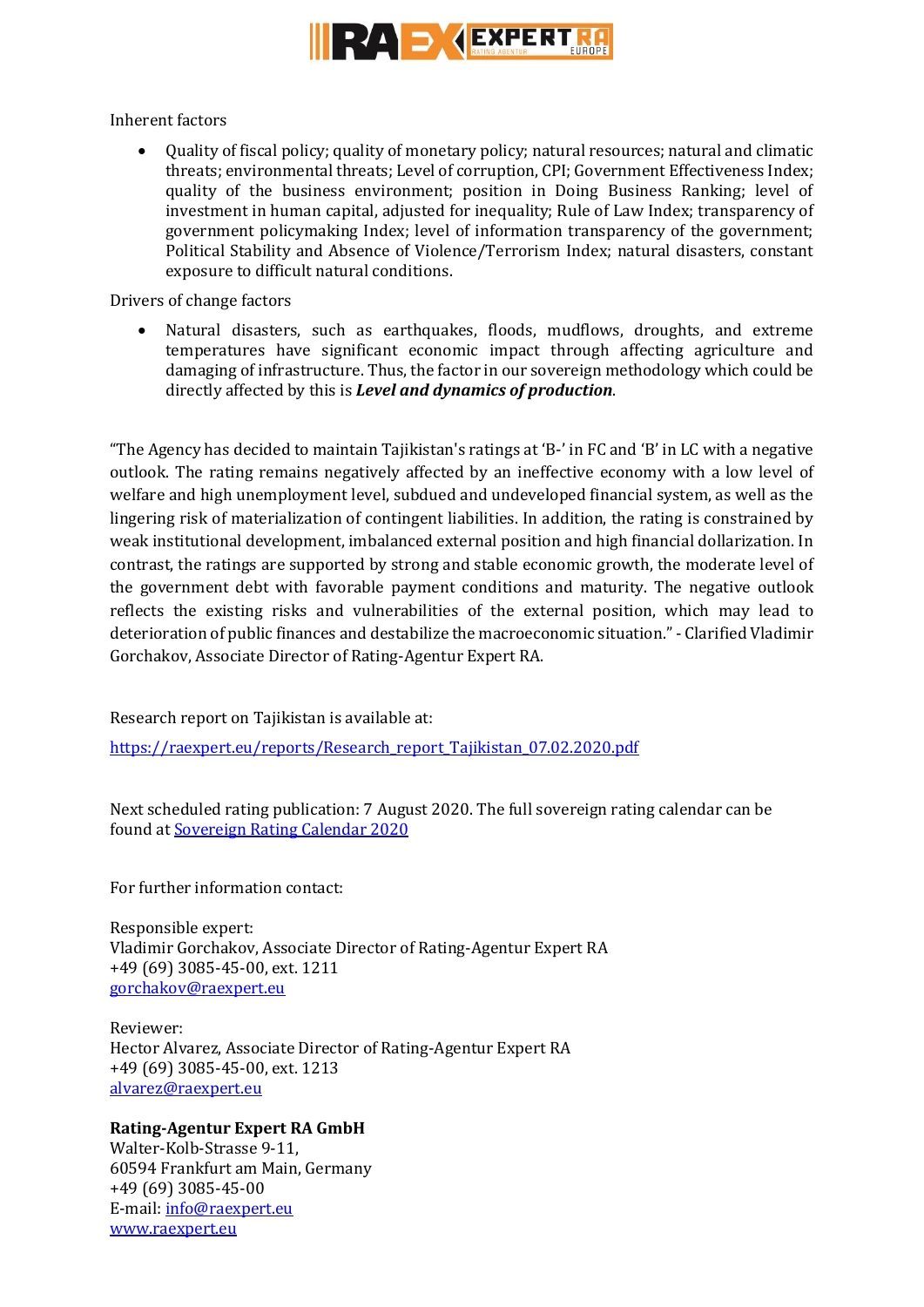

# RATING HISTORY:

|            | <b>Review reason</b>                                                 | <b>SGC</b>                  |                     | <b>Outlook</b>              |                     |
|------------|----------------------------------------------------------------------|-----------------------------|---------------------|-----------------------------|---------------------|
| Date       |                                                                      | <b>National</b><br>currency | Foreign<br>currency | <b>National</b><br>currency | Foreign<br>currency |
| 09.08.2019 | Scheduled<br>revision of both<br>types of ratings<br>for the country | B                           | <b>B-</b>           | Negative                    | Negative            |
| 10.05.2019 | First assignment<br>of both types of<br>ratings                      | B                           | B-                  | Developing                  | Developing          |